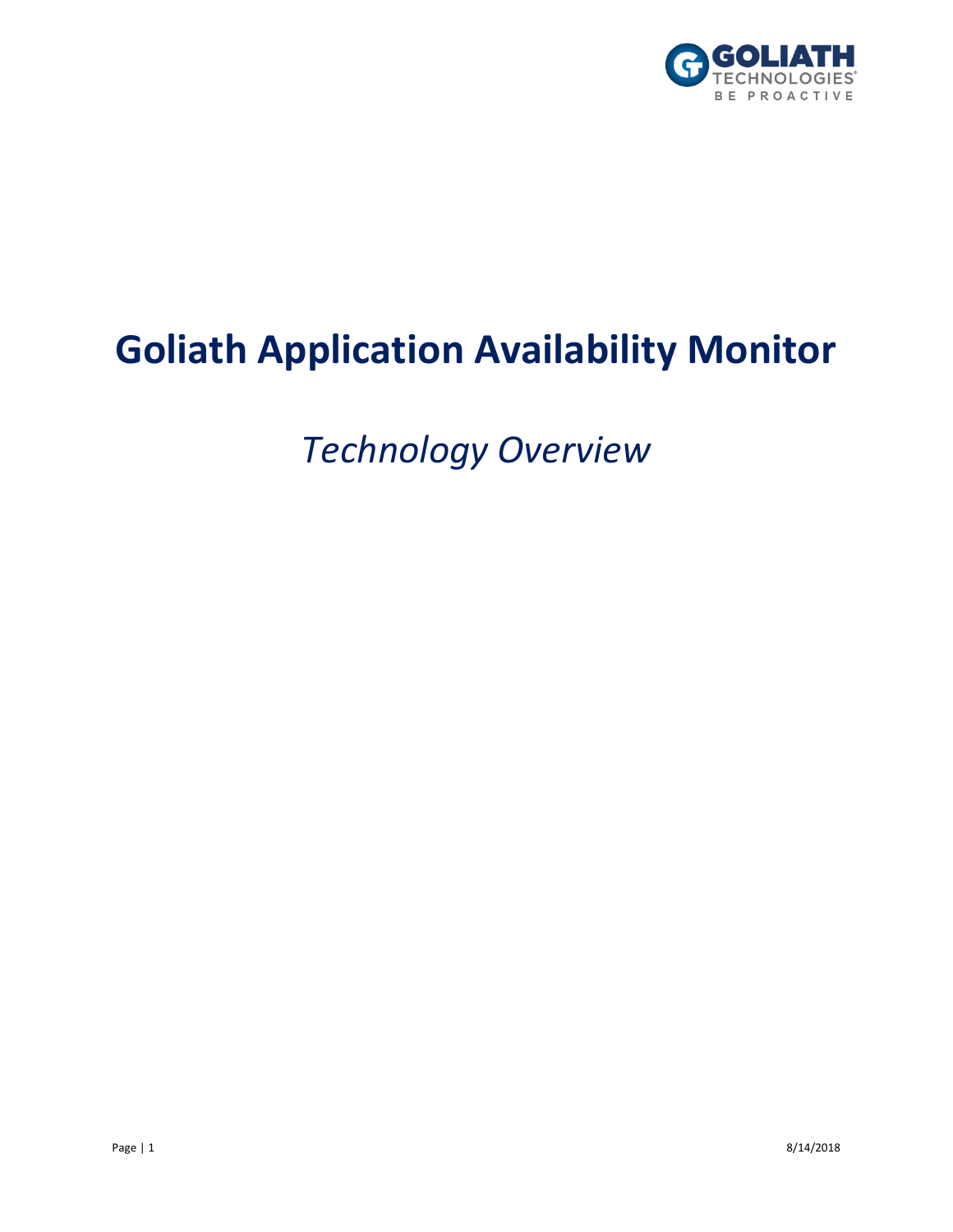

#### Contents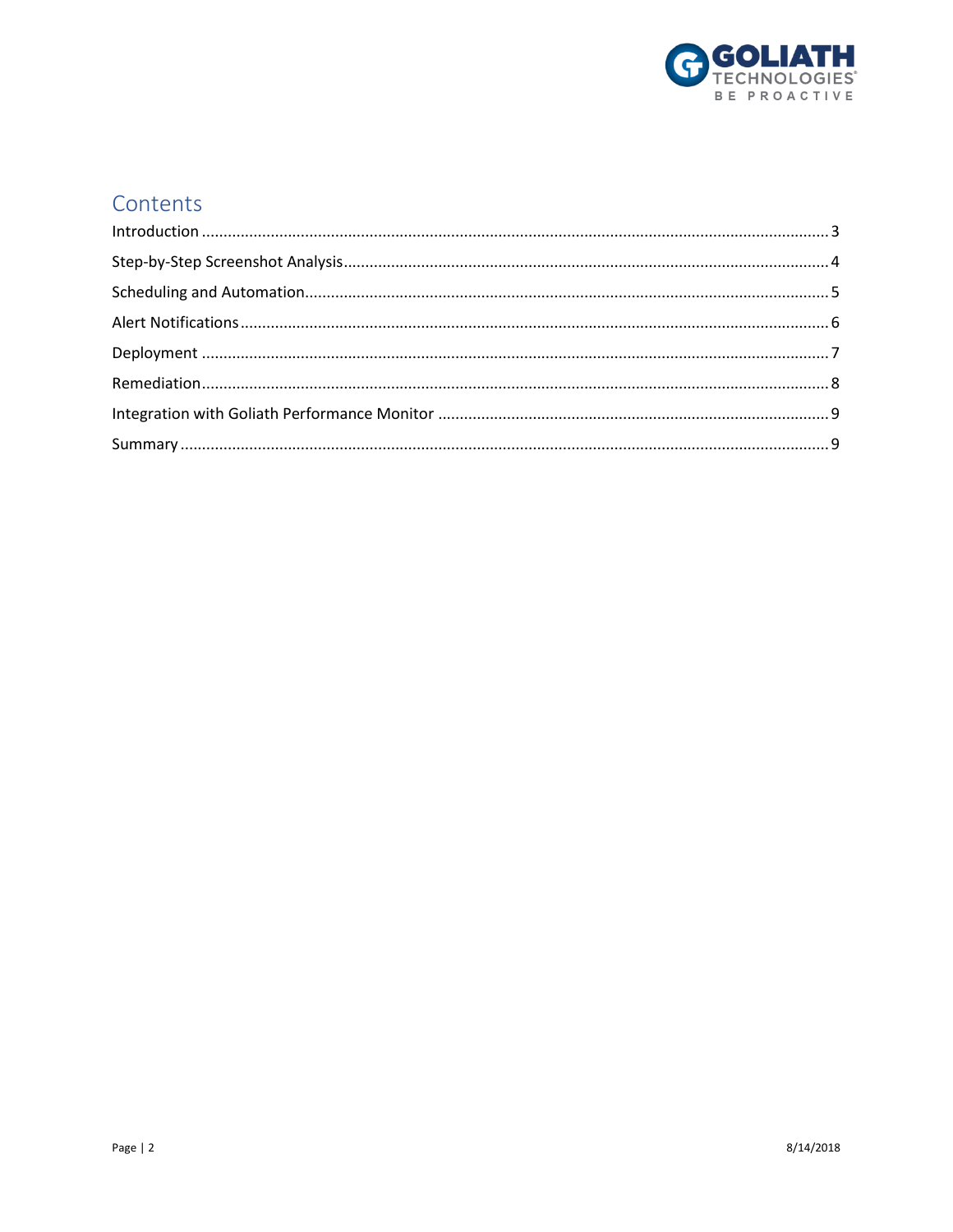

#### <span id="page-2-0"></span>Introduction

The Goliath Application Availability Monitor is an industry-first software that provides organizations of all sizes with an early warning system, alerting IT administrators of access and performance issues with business-critical applications before their end users ever attempt to logon.

IT professionals everywhere can now receive customizable alert notifications and warnings directing them to the exact failure points in the workflow for desktop virtualization platforms like Citrix, VMware or RDS. In order to proactively monitor Citrix XenApp & Xen Desktop, VMware Horizon View and Microsoft RDS effectively, the Application Availability Monitor must verify application availability and that the entire delivery infrastructure and workflow is executing properly. This is all made possible by the Goliath Virtual User – a small footprint technology that automates the process of logging on to

Citrix/VMware Horizon/RDS to confirm application availability, and that the workflow is operating properly. The Goliath Virtual User is deployed on premises or remotely (wherever end users are located), automatically logs on like a real user to confirm applications will launch and is configured exactly like a real user with the same permissions within Active Directory.

For the first time, IT professionals can be proactively alerted to common application availability issues instead of reacting after end users open support tickets.

Below is a depiction of the Goliath Virtual User in action – automatically initiating a connection to the application and in doing so confirming that

#### Common Application Availability Issues

- Networks Not Available Issues in the Desktop Virtualization Delivery infrastructure
	- o Citrix: ICA, NetScaler, StoreFront, XenApp, XenDesktop, VDI Sessions
	- o VMware Horizon: Load Balancer, Connection Server & Composer, vCenter Server, Virtual Desktop Pools, RDSH Pools
	- o Microsoft RDS: RD Gateway, RD Web Access, RD Session Host, RD Virtualization Host
	- o Back-end Systems: Active Directory, SQL, License Servers, Profile Servers
- Virtualized Desktops or Applications
- Applications Not Enumerating
- Application or Desktop Launch Failure
- Slow Application Launch Times



the entire application delivery infrastructure and workflow are working properly to launch applications: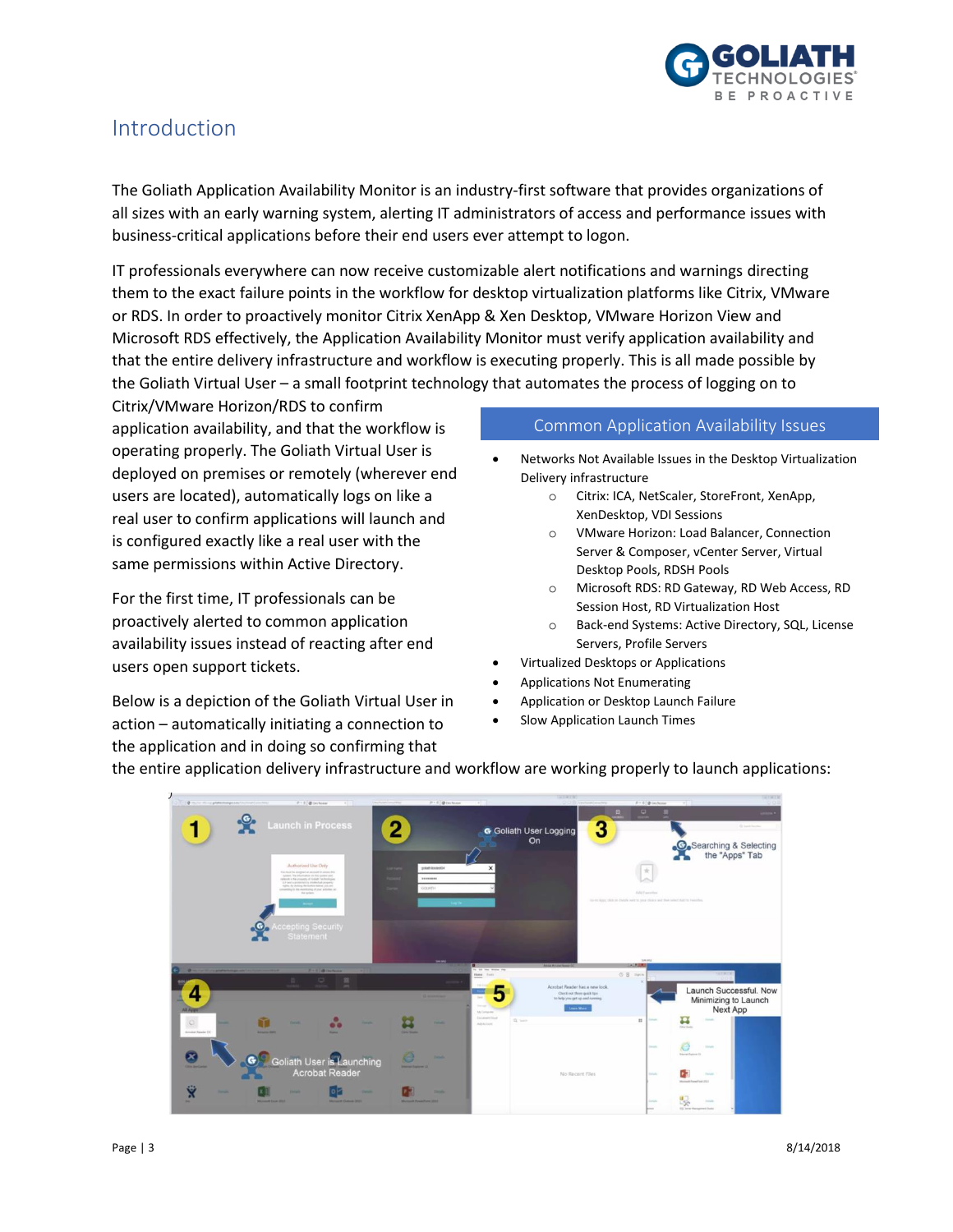

### <span id="page-3-0"></span>Step-by-Step Screenshot Analysis

At each phase of the logon process for Citrix XenApp/XenDesktop, VMware Horizon View or Microsoft RDS, the Application Availability Monitor takes a screenshot to provide visual evidence and objective proof of logon success or logon failure. This allows IT administrators to see the potential impact that typically elusive items like disclaimers, error messages, secondary authentication and multiple launch sequences may have on the outcomes of the logon process. This also provides objective evidence of the root cause of the logon issue that can be shared with management, vendors and counterparts to end finger-pointing and put permanent fix actions in place.

As illustrated below, you can quickly drill down to investigate failures right from the Application Availability dashboard by clicking on the magnifying glass. In just three steps, you can then see where the logon issues occurred during the logon process and what the issue was:



- 1. In this case, failure occurred at the launch stage (marked by the '1')
- 2. The screenshot (2) proves that the application failed to launch and shows the root cause of the Citrix workflow and application launch failure as being the result of a licensing problem.
- 3. By navigating to the "Details" or "Analytics" section (3), we can see that the launch failed at the point of verifying that Internet Explorer launched.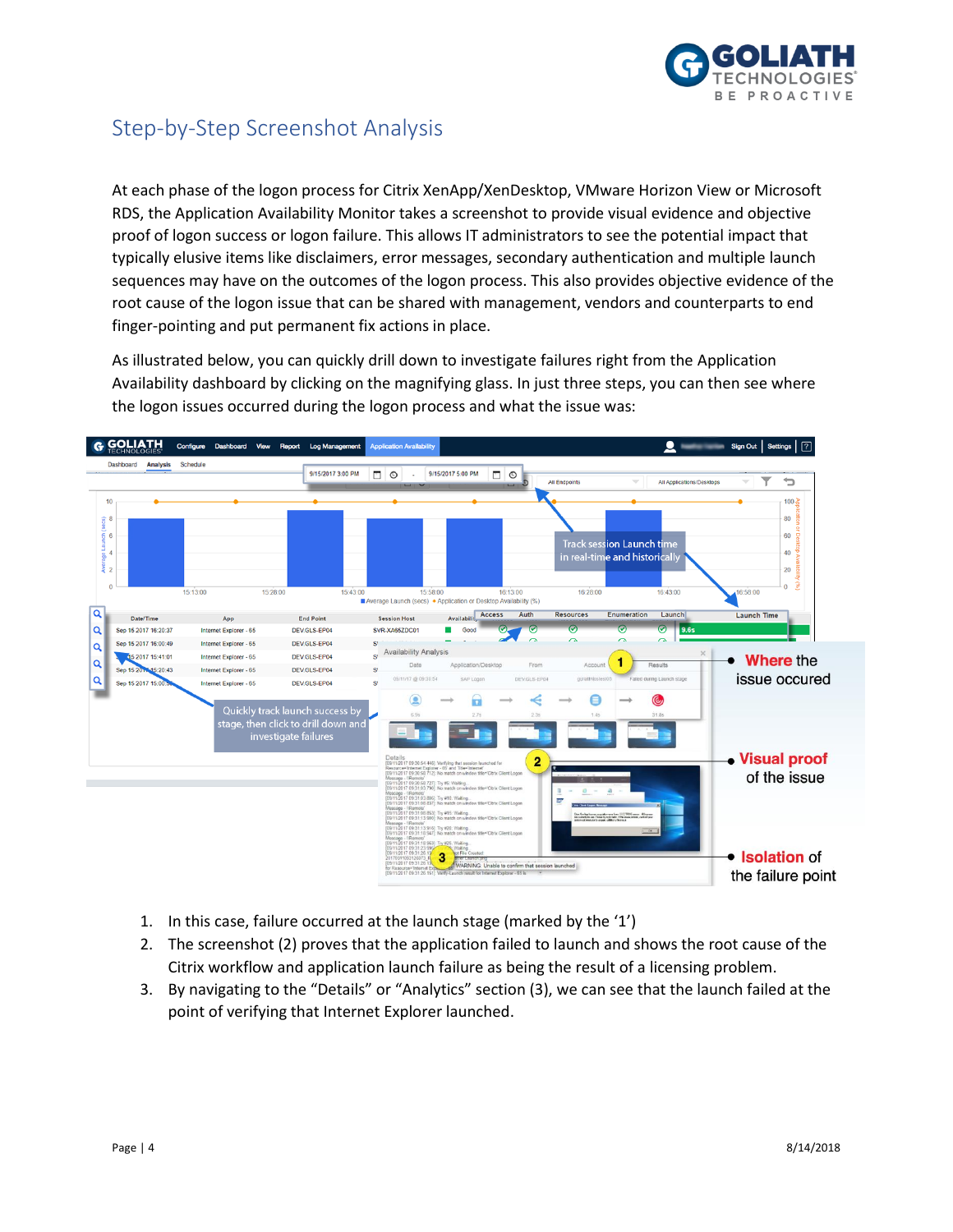

### <span id="page-4-0"></span>Scheduling and Automation

Unlike other technologies, the Goliath Application Availability Monitor has built-in logon scheduling functionality. This provides an easy-to-use, templated approach to constructing launch sequences. This gets you scheduled in minutes – not hours – without the need for custom scripting or recording sequences. The Application Availability Monitor can be scheduled to run automatically and continuously across multiple applications, determining logon performance across different locations and/or different types of users as needed. For example, it can run throughout the day so your IT staff will know immediately if there is a problem and at which stage of the process the problem is occurring. Launches can be scheduled to execute, for example, before doctors or nurses start their shift so that healthcare IT can be alerted to issues before these end users feel the impact of an application/desktop performance issue.

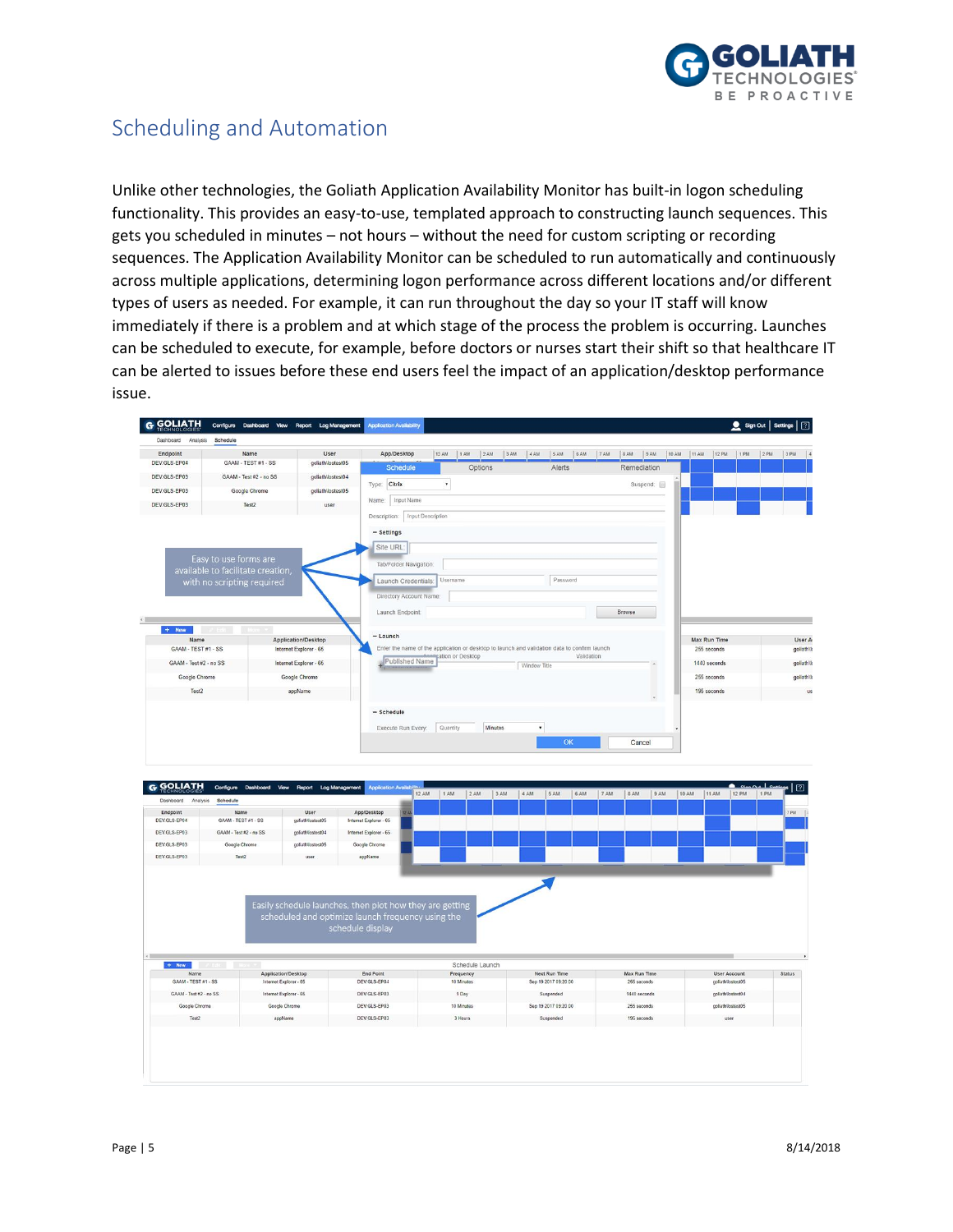

### <span id="page-5-0"></span>Alert Notifications

The Application Availability Monitor provides the ability to have alert notifications sent immediately if a workflow validation fails by email, SNMP, SYSLOG, or to the customer's ticketing or enterprise monitoring solution. This allows critical uptime and availability information to be delivered prior to end users knowing there is a problem.

| <b>G GOLIATH</b>            |                                         |        |  | Configure Dashboard View Report Log Management | <b>Application Availability</b> |       |         |     |      |                                  |     |     |      |                                                                  |        |       |       |                             |      | Sign Out   Settings   [7] |     |                    |
|-----------------------------|-----------------------------------------|--------|--|------------------------------------------------|---------------------------------|-------|---------|-----|------|----------------------------------|-----|-----|------|------------------------------------------------------------------|--------|-------|-------|-----------------------------|------|---------------------------|-----|--------------------|
| Dashboard<br>Analysis       | Schedule                                |        |  |                                                |                                 |       |         |     |      |                                  |     |     |      |                                                                  |        |       |       |                             |      |                           |     |                    |
| Endpoint                    |                                         | Name   |  | User                                           | App/Desktop                     | 12 AM | 1AM     | 2AM | 3 AM | 4 AM                             | SAM | 6AM | 7 AM | $ $ 8 AM                                                         | 9AM    | 10 AM | 11 AM | 12 PM                       | 1 PM | 2PM                       | 3PM |                    |
| DEV.GLS-EP04                | GAAM - TEST#1 - SS<br>goliath\lostest05 |        |  | Schedule                                       |                                 |       | Options |     |      | <b>Alerts</b>                    |     |     |      | Remediation                                                      |        |       |       |                             |      |                           |     |                    |
| DEV.GLS-EP03                | GAAM - Test #2 - no SS                  |        |  | goliath\lostest04                              | $-$ Email                       |       |         |     |      |                                  |     |     |      |                                                                  |        |       |       |                             |      |                           |     |                    |
| DEV.GLS-EP03                | Google Chrome<br>goliath\lostest05      |        |  |                                                |                                 |       |         |     |      |                                  |     |     |      |                                                                  |        |       |       |                             |      |                           |     |                    |
| DEV.GLS-EP03                | Test2<br>user                           |        |  |                                                | Email Notification:             |       |         |     |      |                                  |     |     |      | $\qquad \qquad \qquad \qquad \qquad \qquad \qquad \qquad \qquad$ |        |       |       |                             |      |                           |     |                    |
|                             |                                         |        |  |                                                | Email Address:                  |       |         |     |      |                                  |     |     |      |                                                                  |        |       |       |                             |      |                           |     |                    |
|                             |                                         |        |  |                                                | Email Subject:                  |       |         |     |      |                                  |     |     |      |                                                                  |        |       |       |                             |      |                           |     |                    |
|                             | Alerting is integrated with just a      |        |  |                                                |                                 |       |         |     |      |                                  |     |     |      |                                                                  |        |       |       |                             |      |                           |     |                    |
|                             | couple clicks to be notified            |        |  |                                                | + SNMP Trap                     |       |         |     |      |                                  |     |     |      |                                                                  |        |       |       |                             |      |                           |     |                    |
|                             | immediately when failures occur         |        |  |                                                |                                 |       |         |     |      |                                  |     |     |      |                                                                  |        |       |       |                             |      |                           |     |                    |
|                             |                                         |        |  |                                                | + Syslog                        |       |         |     |      |                                  |     |     |      |                                                                  |        |       |       |                             |      |                           |     |                    |
|                             |                                         |        |  |                                                | <b>BAIRER</b>                   |       |         |     |      |                                  |     |     |      |                                                                  |        |       |       |                             |      |                           |     |                    |
|                             |                                         |        |  |                                                |                                 |       |         |     |      |                                  |     |     |      |                                                                  |        |       |       |                             |      |                           |     |                    |
|                             |                                         |        |  |                                                |                                 |       |         |     |      |                                  |     |     |      |                                                                  |        |       |       |                             |      |                           |     |                    |
|                             |                                         |        |  |                                                |                                 |       |         |     |      | SNMP & Syslog capabilities are   |     |     |      |                                                                  |        |       |       |                             |      |                           |     |                    |
| $+$ New                     |                                         | More # |  |                                                |                                 |       |         |     |      | integrated to facilitate         |     |     |      |                                                                  |        |       |       |                             |      |                           |     |                    |
| Name<br>GAAM - TEST #1 - SS |                                         |        |  | Application/Desktop<br>Internet Explorer - 65  |                                 |       |         |     |      | communication with ticketing     |     |     |      |                                                                  |        |       |       | Max Run Time<br>255 seconds |      |                           |     | User A<br>goliath\ |
|                             |                                         |        |  |                                                |                                 |       |         |     |      | solutions & technologies used by |     |     |      |                                                                  |        |       |       |                             |      |                           |     |                    |
| GAAM - Test #2 - no SS      |                                         |        |  | Internet Explorer - 65                         |                                 |       |         |     |      | other teams                      |     |     |      |                                                                  |        |       |       | 1440 seconds                |      |                           |     | goliath\           |
| Google Chrome               |                                         |        |  | Google Chrome                                  |                                 |       |         |     |      |                                  |     |     |      |                                                                  |        |       |       | 255 seconds                 |      |                           |     | goliath\           |
| Test2                       |                                         |        |  | appName                                        |                                 |       |         |     |      |                                  |     |     |      |                                                                  |        |       |       | 195 seconds                 |      |                           |     | u:                 |
|                             |                                         |        |  |                                                |                                 |       |         |     |      |                                  |     |     |      |                                                                  |        |       |       |                             |      |                           |     |                    |
|                             |                                         |        |  |                                                |                                 |       |         |     |      |                                  |     |     |      |                                                                  |        |       |       |                             |      |                           |     |                    |
|                             |                                         |        |  |                                                |                                 |       |         |     |      |                                  |     |     |      |                                                                  |        |       |       |                             |      |                           |     |                    |
|                             |                                         |        |  |                                                |                                 |       |         |     |      |                                  | OK  |     |      |                                                                  | Cancel |       |       |                             |      |                           |     |                    |
|                             |                                         |        |  |                                                |                                 |       |         |     |      |                                  |     |     |      |                                                                  |        |       |       |                             |      |                           |     |                    |
|                             |                                         |        |  |                                                |                                 |       |         |     |      |                                  |     |     |      |                                                                  |        |       |       |                             |      |                           |     |                    |

Below is an example of the alert notification feature within the scheduling display: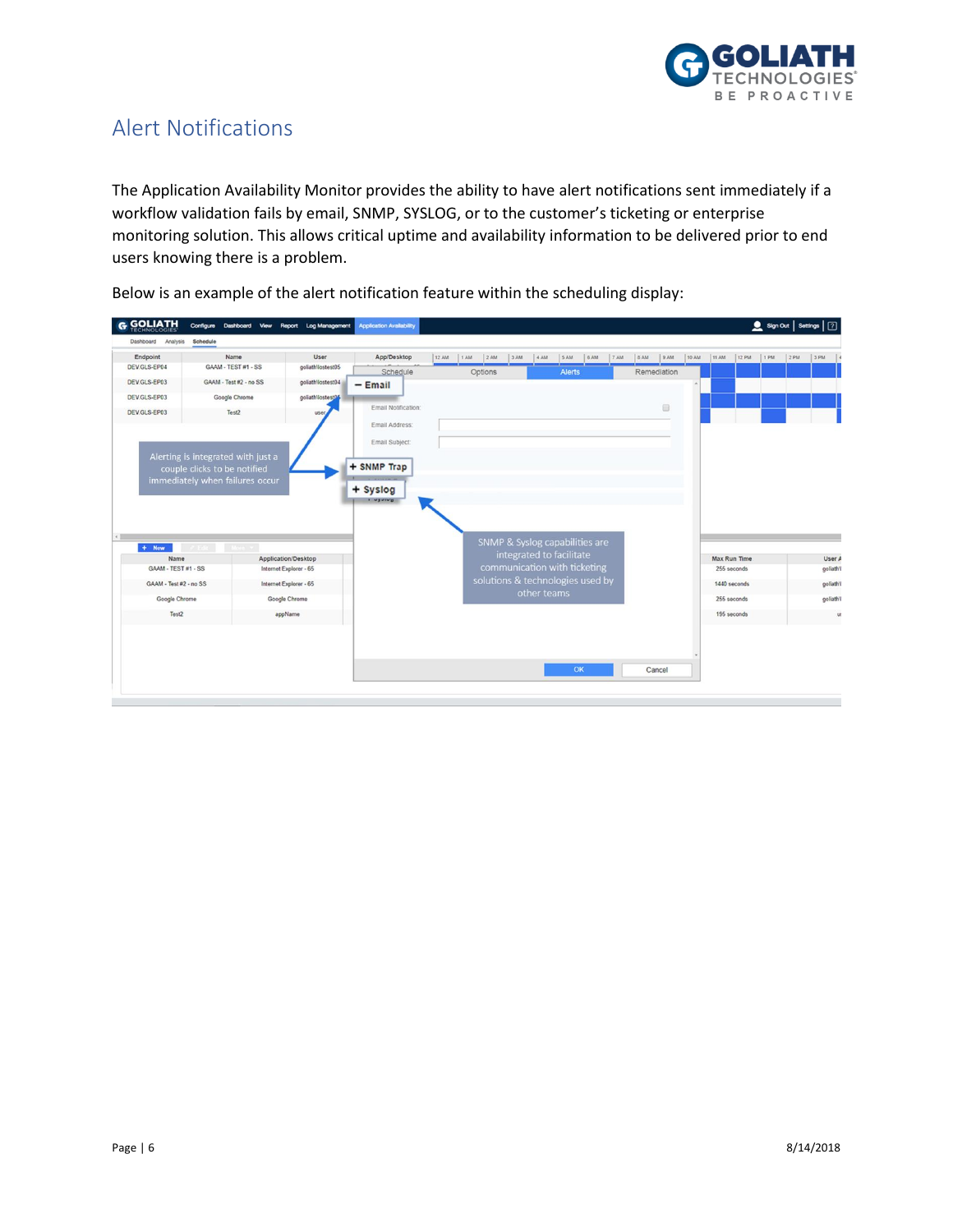

#### <span id="page-6-0"></span>Deployment

The Application Availability Monitor can be deployed however you desire. You can deploy it on-premises or in the cloud to identify individual, site or geographic application availability issues. Because the logon attempts can be scheduled and remotely deployed, it can be strategically positioned at the location users sign in from to provide visual proof regarding logon success, logon failure or logon slowness from the user's unique access location. This way, IT admins can diagnose whether issues are location-specific or global in nature, providing the help desk with relevant data regarding availability and performance.

This is an illustration of how a deployment is configured for ten remote locations that log on daily to centralized applications hosted in the internal cloud.

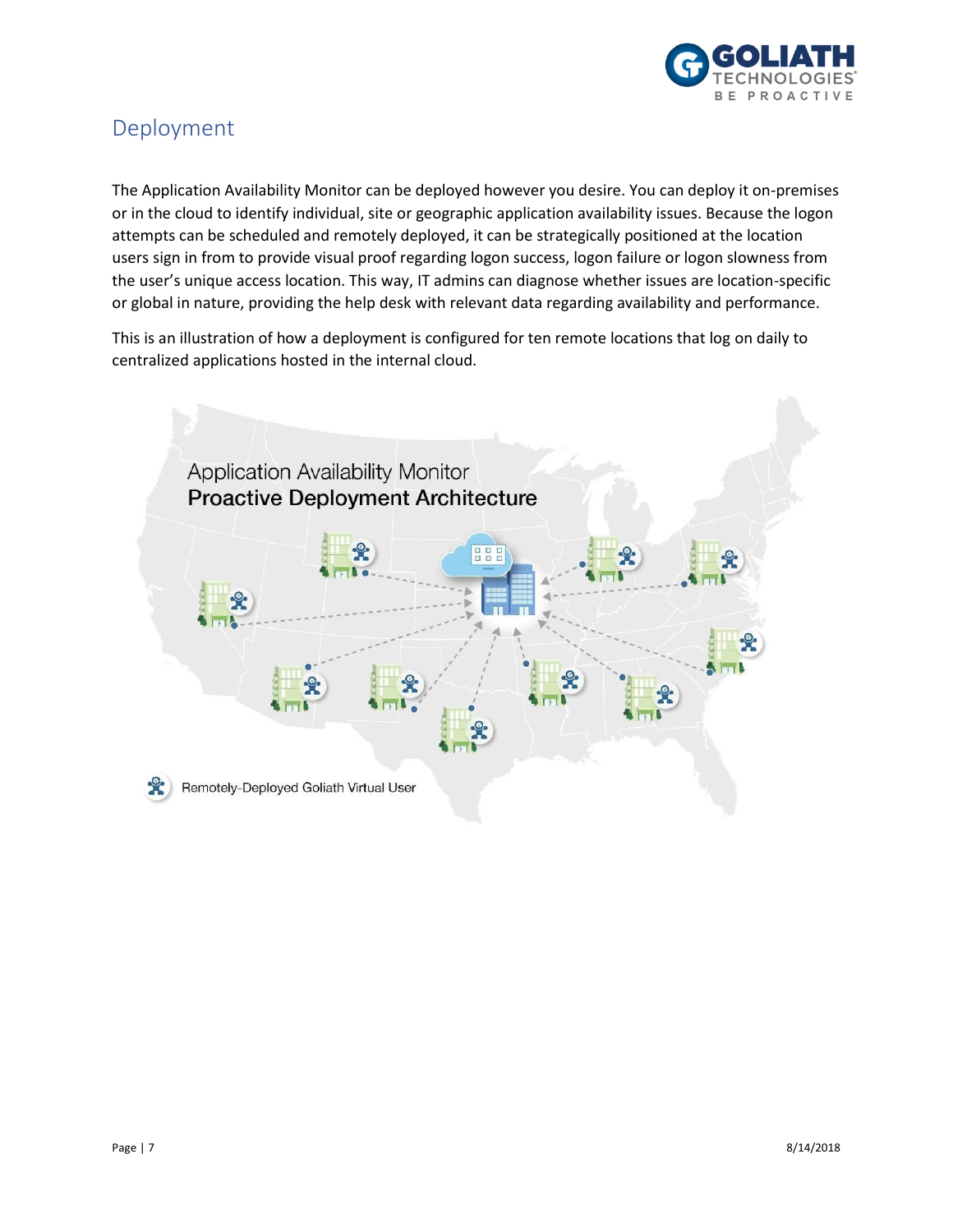

#### <span id="page-7-0"></span>Remediation

The Goliath Application Availability Monitor also includes an integrated remediation engine. The remediation engine is customizable; however, it comes with a comprehensive list of prebuilt rules geared toward quick, automated resolution and prevention of further issues or complications. For example, a XenApp server could be set into maintenance mode to prevent future failed logon attempts, or key dependencies on role servers could be checked to automate the investigation process.

| <b>GOLIATH</b>              | Configure Dashboard View |                                               | Report Log Management | <b>Application Availability</b>                                                                    |       |                     |         |     |      |        |      |           |         |                                       |        |      |                             | Sign Out   Settings   7 |         |                      |             |
|-----------------------------|--------------------------|-----------------------------------------------|-----------------------|----------------------------------------------------------------------------------------------------|-------|---------------------|---------|-----|------|--------|------|-----------|---------|---------------------------------------|--------|------|-----------------------------|-------------------------|---------|----------------------|-------------|
| Dashboard Analysis          | <b>Schedule</b>          |                                               |                       |                                                                                                    |       |                     |         |     |      |        |      |           |         |                                       |        |      |                             |                         |         |                      |             |
| Endpoint                    | Name                     |                                               | <b>User</b>           | App/Desktop                                                                                        | 12 AM | 1 AM                | 2AM     | 3AM | 4 AM | 5 AM   | 6 AM | 7 AM      | $ 8$ AM | 9AM                                   | 10 AM  | 11AM | 12 PM                       | 1 PM                    | $ 2$ PM | 3 PM                 |             |
| DEV.GLS-EP04                | GAAM - TEST #1 - SS      |                                               | goliath\lostest05     | Schedule                                                                                           |       |                     | Options |     |      | Alerts |      |           |         | Remediation                           |        |      |                             |                         |         |                      |             |
| DEV.GLS-EP03                | GAAM - Test #2 - no SS   |                                               | goliath\lostest04     |                                                                                                    |       |                     |         |     |      |        |      |           |         |                                       |        |      |                             |                         |         |                      |             |
| DEV.GLS-EP03                | <b>Google Chrome</b>     |                                               | goliath\lostest05     | $\qquad \qquad \Box$<br>Run Program (Run any Windows executable for notification/recovery action): |       |                     |         |     |      |        |      |           |         |                                       |        |      |                             |                         |         |                      |             |
| DEV.GLS-EP03                | Test2                    |                                               | user                  | Goliath Server<br>At:                                                                              |       | <b>Input Server</b> |         |     |      |        |      |           |         |                                       |        |      |                             |                         |         |                      |             |
|                             |                          |                                               |                       | Restart Monitored Server*:                                                                         |       |                     |         |     |      |        |      |           |         |                                       | $\Box$ |      |                             |                         |         |                      |             |
|                             |                          |                                               |                       | Program Name:                                                                                      |       |                     |         |     |      |        |      |           |         | Remediation is built in to facilitate |        |      |                             |                         |         |                      |             |
|                             |                          |                                               |                       | Program Arguments:                                                                                 |       |                     |         |     |      |        |      |           |         | resolution actions and reduce         |        |      |                             |                         |         |                      |             |
|                             |                          |                                               |                       | Optional User Name:                                                                                |       |                     |         |     |      |        |      | down time |         |                                       |        |      |                             |                         |         |                      |             |
|                             |                          |                                               |                       | Optional Password:                                                                                 |       |                     |         |     |      |        |      |           |         |                                       |        |      |                             |                         |         |                      |             |
|                             |                          | <b>Optional Start Directory:</b>              |                       |                                                                                                    |       |                     |         |     |      |        |      |           |         |                                       |        |      |                             |                         |         |                      |             |
|                             |                          |                                               |                       |                                                                                                    |       |                     |         |     |      |        |      |           |         |                                       |        |      |                             |                         |         |                      |             |
|                             |                          |                                               |                       | Show Program Window:                                                                               |       |                     |         |     |      |        |      |           |         |                                       | $\Box$ |      |                             |                         |         |                      |             |
| $+$ New                     | More <b>v</b><br>Fdit 1  |                                               |                       | * Requires Agent on the monitored or selected server                                               |       |                     |         |     |      |        |      |           |         |                                       |        |      |                             |                         |         |                      |             |
| Name<br>GAAM - TEST #1 - SS |                          | Application/Desktop<br>Internet Explorer - 65 |                       |                                                                                                    |       |                     |         |     |      |        |      |           |         |                                       |        |      | Max Run Time<br>255 seconds |                         |         | User /               |             |
|                             |                          |                                               |                       |                                                                                                    |       |                     |         |     |      |        |      |           |         |                                       |        |      |                             |                         |         | goliath <sup>1</sup> |             |
| GAAM - Test #2 - no SS      |                          | Internet Explorer - 65                        |                       |                                                                                                    |       |                     |         |     |      |        |      |           |         |                                       |        |      | 1440 seconds                |                         |         | goliath)             |             |
| <b>Google Chrome</b>        |                          | <b>Google Chrome</b>                          |                       |                                                                                                    |       |                     |         |     |      |        |      |           |         |                                       |        |      | 255 seconds                 |                         |         | goliath)             |             |
| Test2                       |                          | appName                                       |                       |                                                                                                    |       |                     |         |     |      |        |      |           |         |                                       |        |      | 195 seconds                 |                         |         |                      | $\mathbf u$ |
|                             |                          |                                               |                       |                                                                                                    |       |                     |         |     |      |        |      |           |         |                                       |        |      |                             |                         |         |                      |             |
|                             |                          |                                               |                       |                                                                                                    |       |                     |         |     |      |        |      |           |         |                                       |        |      |                             |                         |         |                      |             |
|                             |                          |                                               |                       |                                                                                                    |       |                     |         |     |      |        |      |           |         |                                       |        |      |                             |                         |         |                      |             |
|                             |                          |                                               |                       |                                                                                                    |       |                     |         |     |      | OK     |      |           |         | Cancel                                |        |      |                             |                         |         |                      |             |
|                             |                          |                                               |                       |                                                                                                    |       |                     |         |     |      |        |      |           |         |                                       |        |      |                             |                         |         |                      |             |

Below is a screenshot of the remediation feature within the scheduling display: